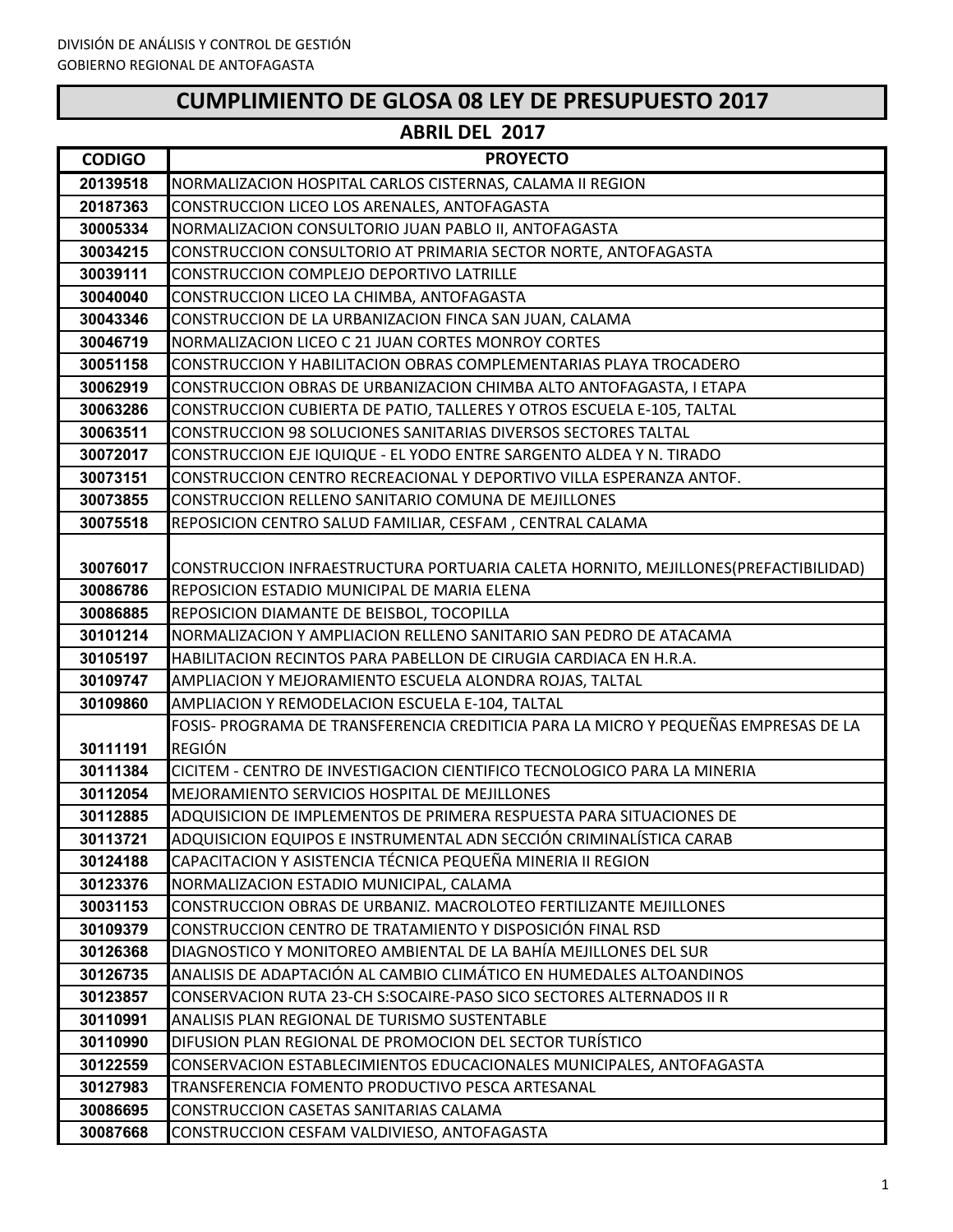| <b>CODIGO</b>        | <b>PROYECTO</b>                                                                                                      |
|----------------------|----------------------------------------------------------------------------------------------------------------------|
| 30080002             | CONSTRUCCION PLAYA ARTIFICIAL SECTOR EL SALITRE, TOCOPILLA                                                           |
| 30113754             | MEJORAMIENTO BORDE COSTERO MEJILLONES, SECTOR PLAZA DE LA CULTURA                                                    |
| 30128554             | REPOSICION COMPLEJO DEPORTIVO DE CARABINEROS ANTOFAGA                                                                |
| 30093372             | MEJORAMIENTO INTEGRAL PASEO PEATONAL Y PLAZA 23 DE MARZO, CALAMA                                                     |
| 30120139             | CONSERVACION CAMINOS BASICOS 2013 - 2014 REGIÓN DE ANTOFAGASTA                                                       |
| 30066284             | REPOSICION INTEGRAL PARQUE BRASIL, ANTOFAGASTA                                                                       |
| 30108898             | ADQUISICION DE EQUIPAMIENTO PARA SERVICIOS VARIOS DEL HRA                                                            |
| 30126350             | MEJORAMIENTO INTEGRAL DE BAÑOS PARA PACIENTES 3º AL 7º PISO DEL HRA                                                  |
| 30116178             | REPOSICION LICEO DOMINGO LATRILLE, TOCOPILLA                                                                         |
| 30092959             | REPOSICION MUSEO ARQUEOLOGICO G. LE PAIGE SPA                                                                        |
| 30136498             | SANEAMIENTO PLANES CIERRE FAENAS PEQUEÑA Y MICRO MINERIA                                                             |
| 30124992             | CONSTRUCCION MACROURBANIZACION SECTOR EL SALAR ANTOFAGASTA                                                           |
| 30100127             | REPOSICION Y RELOCALIZACION LICEO POLITECNICO C-30 S P. DE ATACAMA                                                   |
| 30108901             | REPOSICION Y ADQUISICION DE EQUIPOS Y EQUIPAMIENTOS PARA LABORATORIO HRA.                                            |
| 2401001              | <b>ACTIVIDADES CULTURALES</b>                                                                                        |
| 2401003              | <b>ACTIVIDADES DEPORTIVAS</b>                                                                                        |
| 2401005              | ACTIVIDADES DE SEGURIDAD CIUDADANA                                                                                   |
| 2403001              | MUNICIPALIDADES-ACTIVIDADES CULTURALES                                                                               |
| 2403003              | MUNICIPALIDADES-ACTIVIDADES DEPORTIVAS                                                                               |
| 2403005              | MUNICPALIDADES-ACTIVIDADES DE SEGURIDAD CIUDADANA                                                                    |
| 2403011              | OTRAS ENTIDADES PUBLICAS-ACTIVIDADES CULTURALES                                                                      |
| 2403013              | OTRAS ENTIDADES PUBLICAS-ACTIVIDADES DEPORTIVAS                                                                      |
| 2403015              | OTRAS ENTIDADES PUBLICAS-ACTIVIDADES DE SEGURIDAD CIUDADANA                                                          |
| 3301010              | APLICACIÓN LETRA A) ART. 4° TRANSITORIO LEY N° 20.378 (MICRO)                                                        |
| 30086335             | REPOSICION CALETA DE PESCADORES ANTOFAGASTA                                                                          |
| 30107946             | CONSTRUCCION PASEO PEATONAL M.A.MATTA, ANTOFAGASTA                                                                   |
| 30116088             | AMPLIACION URBANIZACION SECTORES VARIOS SAN PEDRO DE ATACAMA                                                         |
| 30124621             | REPOSICION A.VERDES Y CIRCULACIONES PEATONALES CALLE A.MOOCK G.VIA                                                   |
| 30125104             | MEJORAMIENTO EJE BALMACEDA CALAMA, II ETAPA                                                                          |
| 30126093             | REPOSICION Y AMPLIACION RED ELECTRICO HRA.                                                                           |
| 30126588             | CONSTRUCCION COMPLEJO DEPORTIVO ESCOLAR CORVALLIS                                                                    |
| 30129640             | HABILITACION PLAZA Y AREAS RECREATIVAS U.V R.SCHNEIDER, ANTOFAGASTA                                                  |
| 30277722             | CONSERVACION RUTA B-355 REGION DE ANTOFAGASTA 2014-2015                                                              |
| 30108045             | REPOSICION JARDIN INFANTIL DE TOCONAO COMUNA DE S.P.A                                                                |
| 30237072             | CONSTRUCCION JARDIN INFANTIL LICKANANTAY SAN PEDRO DE ATACAM                                                         |
| 02-0002              | REPOSICION VEHICULOS MUNICIPALES, TOCOPILLA                                                                          |
| 30137744<br>30167472 | ADQUISICION MAQUINARIA INVERNAL REGION DE ANTOFAGASTA<br>CONSTRUCCION RELLENO SANITARIO, COMUNA DE SIERRA GORDA      |
|                      |                                                                                                                      |
| 30182775             | REPOSICION DE TOMOGRAFO AXIAL COMPUTARIZADO (TC) EN HRA<br>CONSERVACION VIAS URBANAS DIVERSOS SECTORES DE MEJILLONES |
| 30215822<br>30277737 | CONSERVACION RED VIAL REGIÓN DE ANTOFAGASTA 2014 - 2015                                                              |
| 30280622             | ADQUISICION MOBILIARIO URBANO Y JUEGOS INFANTILES, MEJILLONES                                                        |
| 30291433             | ADQUISICION CARRO BOMBA, PARA COMUNA SAN PEDRO DE ATACAMA                                                            |
| 30296472             | ADQUISICION RED METEOROLÓGICA DE EMERGENCIA                                                                          |
| 30302922             | REPOSICION DE CALDERA EN HOSPITAL DE CALAMA                                                                          |
|                      |                                                                                                                      |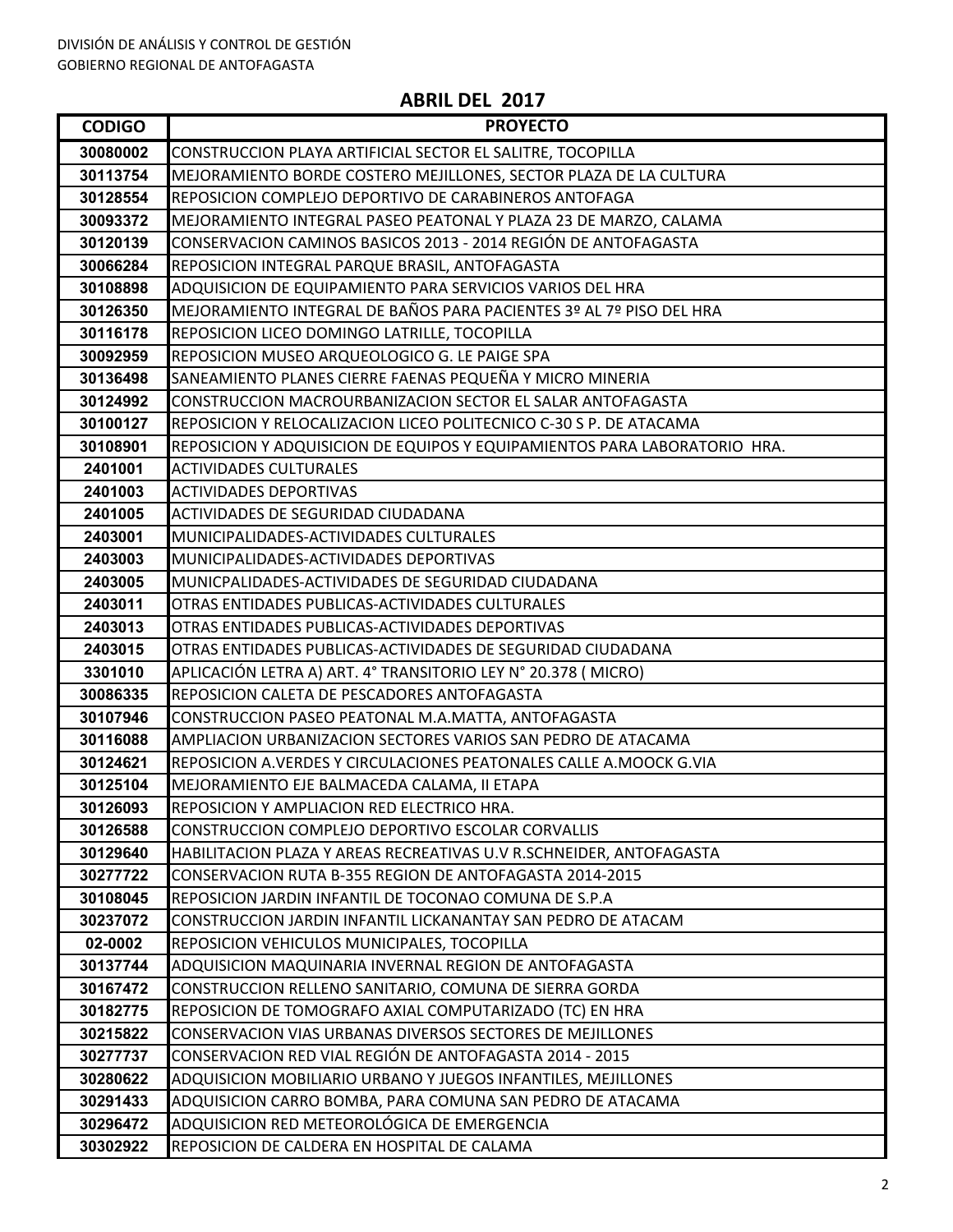| <b>CODIGO</b>      | <b>PROYECTO</b>                                                                                               |
|--------------------|---------------------------------------------------------------------------------------------------------------|
| 30305323           | TRANSFERENCIA DIPLOMADO EN TEMAS DE CIENCIA, TECNOLOGÍA E INNOVACIÓN                                          |
| 30305475           | TRANSFERENCIA PROGRAMA DE FORTALECIMIENTO TECNOLÓGICO PARA LA INDUSTRIA                                       |
| 30305478           | TRANSFERENCIA PROGRAMA DE ACTIVACIÓN DE PROYECTOS INNOVACIÓN                                                  |
| 30305573           | TRANSFERENCIA APOYO A INVESTIGACIÓN APLICADA AL DESARROLLO INNOVADOR                                          |
| 30305574           | TRANSFERENCIA PROGRAMAS REGIONALES BECAS DE FORMACIÓN Y CERTIFICACIÓN                                         |
| 30305622           | REPOSICION SEÑALETICA VIAL DE LA COMUNA DE TOCOPILLA                                                          |
| 30306425           | CONSTRUCCION PARADEROS URBANOS, COMUNA DE TOCOPILLA                                                           |
| 30307772           | TRANSFERENCIA CONVOCATORIA PROYECTOS DE INNOVACION AGRARIA                                                    |
| 30307777           | CONSERVACION VIAS URBANAS DIVERSOS SECTORES 2014 ANTOFAGASTA                                                  |
| 30319422           | CAPACITACION CENTRO DE PILOTAJE DESIERTO DE ATACAMA                                                           |
| 30319925           | TRANSFERENCIA SISTEMA DE INFORMACIÓN GEOESPACIAL PARA LA COMPETITIVIDAD                                       |
| 30320072           | TRANSFERENCIA PAQUETE TECNOLÓGICO PASIVOS SEGUNDA REGIÓN                                                      |
| 30320122           | TRANSFERENCIA ESTUDIO DE ING. PARA LA REMEDIACIÓN DE SITIOS TALTAL                                            |
| 30320172           | TRANSFERENCIA PLANTA PILOTO MÓVIL PARA LA RECUPERACIÓN DE COBRE Y ORO                                         |
| 30320272           | TRANSFERENCIA COMUNIDADES ENERGETICAMENTE SOSTENIBLES                                                         |
| 30320323           | TRANSFERENCIA SUSTENT. PATRIMONIAL E INDUSTRIA TURÍSTICA DEL ALTO LOA                                         |
| 30320522           | TRANSFERENCIA ESCALAMIENTO PILOTO DE LA PRODUCCIÓN DE ASTAXANTINA                                             |
| 30320823           | TRANSFERENCIA SISTEMA SOLAR PARA CULTIVO TECNIFICADO EN EL DESIERTO                                           |
| 30320873           | CAPACITACION FORTALECIMIENTO POSTGRADO CIENCIAS ACUÁTICAS UA                                                  |
| 30320922           | TRANSFERENCIA OBSERVATORIO DE EDUCACIÓN PARA LA INNOVACIÓN                                                    |
| 30321072           | CAPACITACION CENTRO REGIONAL DE ASTROINGENIERÍA                                                               |
| 30323272           | REPOSICION DE EQUIPOS PARA SERVICIOS DE APOYO DIAGNOSTICO EN HRA                                              |
| 30329224           | ADQUISICION EQUIPOS LABORAT AUDIOLOG VOZ Y HABLA FONOAUDIOLOGIA UA                                            |
| 30333772           | CONSERVACION PLURIANUAL DE VIAS URBANAS, REGION DE ANTOFAGASTA                                                |
| 30351290           | ADQUISICION PLANTA DE TRATAMIENTO DE AGUA POTABLE RIO GRANDE S.P.A.                                           |
| 30359875           | DIAGNOSTICO DE RIESGO AMBIENTAL, REGIÓN DE ANTOFAGASTA                                                        |
| 30350989           | DIAGNOSTICO PMDT COSTA SUR EN COMUNA DE TALTAL                                                                |
| 30351076           | DIAGNOSTICO PMDT NORTE ALTO ANDINO (ALTO EL LOA Y OLLAGUE)                                                    |
| 30130919           | DIAGNOSTICO DEL CAUDAL AMBIENTAL DEL RIO LOA , REGION DE ANTOFAGASTA                                          |
| 30130966           | DIAGNOSTICO Y CONSERVACION DE FLORA COSTERA, REGION DE ANTOFAGASTA                                            |
| 30130908           | ANALISIS DE RIESGO AMBIENTAL EN BAHIA SAN JORGE ANTOFAGASTA                                                   |
| 30130937           | DIAGNOSTICO Y MONITOREO AMBIENTAL DE LA BAHIA ALGODONALES TOCOPILLA                                           |
| 30303572           | CONTROL INTEGRADO Y MANEJO DE LA MALEZA MOSTAZA NEGRA, CALAMA                                                 |
| 30101628           | RESTAURACION TEATRO METRO, MARIA ELENA                                                                        |
| 30137533           | REPOSICION JARDIN INFANTIL COMUNA MARIA ELENA                                                                 |
| 30355474           | TRANSFERECIA FOMENTO PRODUCTIVO PARA EL SECTOR PESQUERO ARTESANAL                                             |
| 30376526           | DIAGNOSTICO DE RIESGO ALUVIONAL - INUNDACIONES REGION DE ANTOFAGASTA                                          |
| 30307976           | AMPLIACION DE TELEFONIA SATELITAL PARA LA REGION DE ANTOFAGASTA                                               |
| 30087356           | CONSTRUCCION CUARTEL DE BOMBEROS Y AREAS VERDES ARTURO PEREZ CANTO                                            |
| 30361325           | CONSTRUCCION TERMINACION ESCUELA PRESIDENTE BALMACEDA, CALAMA                                                 |
| 30153222           | REPOSICION CON RELOCALIZACIÓN TENENCIA OLLAGUE (F)                                                            |
| 30003506           | MEJORAMIENTO INTERCONEXION EJES GRAU - PRAT, CALAMA<br><b>ACTIVIDADES SOCIALES Y REHABILITACION DE DROGAS</b> |
| 2401017<br>2403017 | MUNICIPALIDADES - ACTIVIDADES SOCIALES                                                                        |
| 2403018            | OTRAS ENTIDADES PÚBLICAS - ACTIVIDADES SOCIALES                                                               |
|                    |                                                                                                               |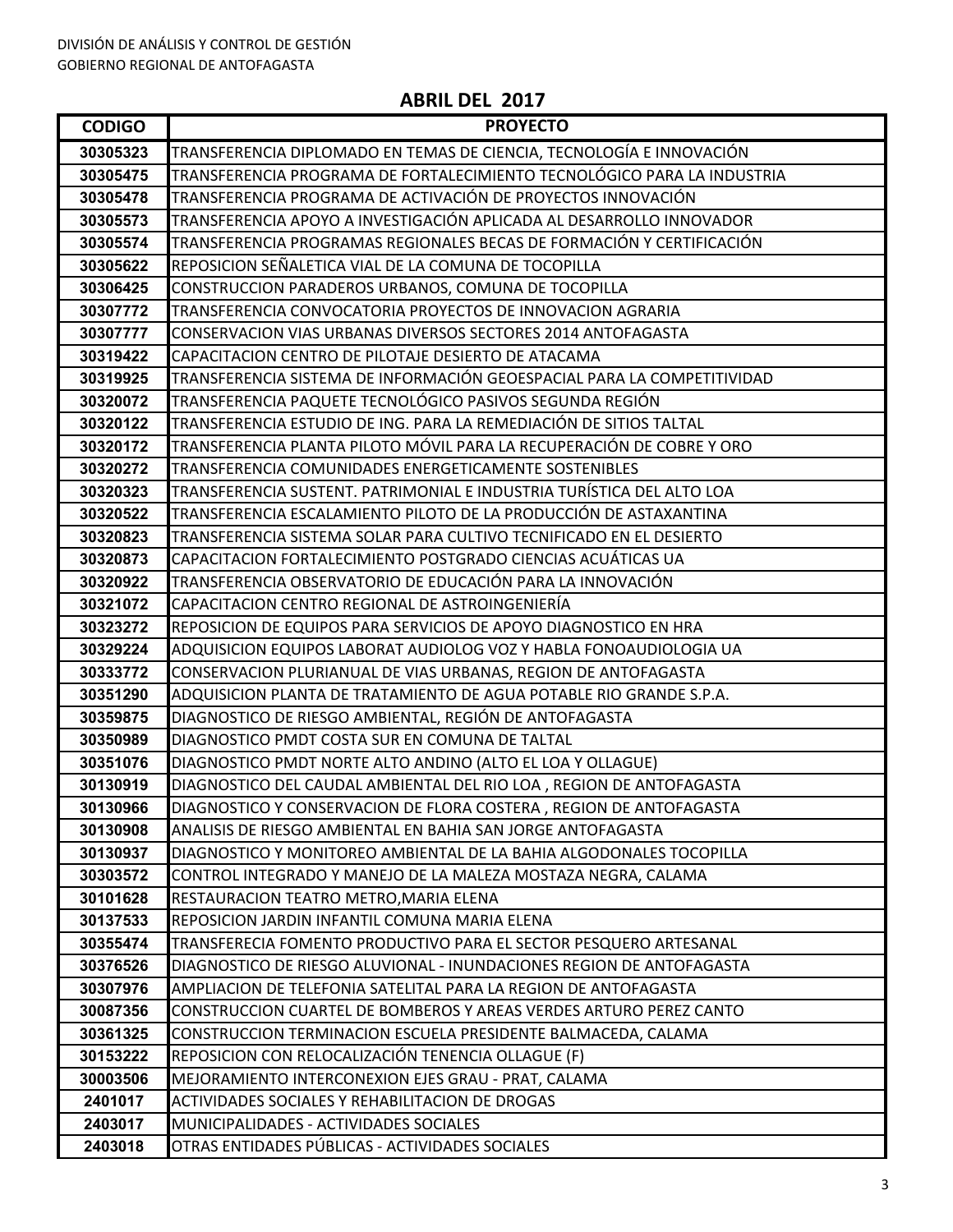**ABRIL DEL 2017**

| CONSERVACION CAMINOS BÁSICOS REGIÓN DE ANTOFAGASTA 2014 - 2015<br>30277730<br>ADQUISICION Y REPOSICIÓN DE VEHÍCULOS GOPE ANTOFAGASTA Y CALAMA<br>30168425<br>SUBSIDIO PARA LA MANTENCIÓN DE PARQUE I.M.SAN PEDRO DE ATACAMA<br>2403010<br>REPOSICION ESCUELA LOCALIDAD DE CAMAR, COMUNA SAN PEDRO DE ATACAMA<br>30120017<br>REPOSICION COLEGIO BERNARDO OHIGGINS, EDUCACION BASICA, TOCOPILLA<br>30113912<br>30370415<br>REPOSICION DE AUTOCLAVES Y PLANTAS DE AGUA EN HOSPITAL ANTOFAGASTA<br>30137114<br>ADQUISICION EQUIPOS Y HERRAMIENTA ESP. TP, LICEOS A-16, A-22 Y A-26<br>CONSTRUCCION OBRAS DE CONTROL ALUVIONAL EN QUEBRADA LA CHIMBA ANTOFA<br>20183313<br>CONSTRUCCION OBRAS DE CONTROL ALUVIONAL EN QUEBRADA FARELLONES ANTOF<br>20183300<br>30107933<br>HABILITACION PARQUE GRAN AVENIDA, ANTOFAGASTA<br>30377125<br>CONSERVACION Y MANEJO DE CAUCE EN EL SECTOR TRANQUE TOCONAO<br>30380184<br>ADQUISICION AMBULANCIA AEA COMUNA DE SIERRA GORDA<br>30378679<br>REPOSICION TEATRO ANDRES PEREZ TOCOPILLA<br>CONSTRUCCION COMPLEJO DEPORTIVO ESCOLAR MUNICIPAL<br>30126599<br>REPOSICION ACERAS, BARRIO TRADICIONAL, ANTOFAGASTA<br>30136525<br>MEJORAMIENTO PLAZA COMUNITARIA, LOCALIDAD CAROLINA DE MICHILLA<br>30280674<br>SUBSIDIO PARA LA OPERACIÓN DEL SISTEMA AUTOGENERACION DE ENERGIA<br>2403004<br>30413638<br>TRANSFERENCIA PROYECTO JAIBAS PARTE II<br>TRANSFERENCIA PROYECTO UNDIMOTRIZ WARAQOCHA<br>30413374<br>TRANSFERENCIA PLANTA MODULAR PARA TRATAMIENTO DE AGUAS SERVIDAS<br>30413449<br>30413437<br>TRANSFERENCIA SIST. FORMACION CAPITAL HUMANO AVANZADO PARA INNOVACION<br>TRANSFERENCIA DESALACIÓN TERMO SOLAR USANDO SISTEMA DE EVAPORACIÓN<br>30414995<br>TRANSFERENCIA INNOVACCIÓN CREATIVA<br>30414990<br>TRANSFERENCIA CUSTER. KIT PARA LA DETERMINACIÓN DE COBRE SOLUBLE<br>30412846<br>TRANSFERENCIA CONSOLIDACIÓN MODELO MULTIHÉLICE DE INNOVACIÓN SOCIAL<br>30413775<br>TRANSFERENCIA DESARROLLO DE NANOTRANSISTORES BASADOS EN CABLES BACTER<br>30412822<br>TRANSFERENCIA VIRTUALIZACIÓN RUTAS TURÍSTICAS CON TECNOLOGÍAS HÍBRIDA<br>30413023<br>TRANSFERENCIA MEJORAMIENTO DEL PROCESO DE CEMENTACIÓN PARA PEQUEÑOS M<br>30412834<br>TRANSFERENCIA ENERGÍA SOLAR Y AGUA DE MAR PARA LA PEQUEÑA MINERÍA<br>30412829<br>TRANSFERENCIA SIST. BIOTECNOLÓGICO REMOCIÓN METALES PESADOS RILES<br>30412847<br>TRANSFERENCIA IMPLEMENTACIÓN DE MODELO DE CULTIVO DEL DORADO EN LA II<br>30413077<br>30413089<br>TRANSFERENCIA ALMACENAMIENTO SOLAR LINO3<br>TRANSFERENCIA POSICIONAMIENTO LABORATORIO TECNOLOGÍAS SOLARES<br>30413074<br>TRANSFERENCIA DIVERSIFICACIÓN PRODUCTIVA DE LAS ÁREAS DE MANEJO<br>30413126<br>30413101<br>TRANSFERENCIA EVALUACION ECONOMICA DE PRODUCCION DE BATERIAS DE LITIO |
|----------------------------------------------------------------------------------------------------------------------------------------------------------------------------------------------------------------------------------------------------------------------------------------------------------------------------------------------------------------------------------------------------------------------------------------------------------------------------------------------------------------------------------------------------------------------------------------------------------------------------------------------------------------------------------------------------------------------------------------------------------------------------------------------------------------------------------------------------------------------------------------------------------------------------------------------------------------------------------------------------------------------------------------------------------------------------------------------------------------------------------------------------------------------------------------------------------------------------------------------------------------------------------------------------------------------------------------------------------------------------------------------------------------------------------------------------------------------------------------------------------------------------------------------------------------------------------------------------------------------------------------------------------------------------------------------------------------------------------------------------------------------------------------------------------------------------------------------------------------------------------------------------------------------------------------------------------------------------------------------------------------------------------------------------------------------------------------------------------------------------------------------------------------------------------------------------------------------------------------------------------------------------------------------------------------------------------------------------------------------------------------------------------------------------------------------------------------------------------------------------------------------------------------------------------------------------------------------------------------------------------------------------------------------------------------------------------------------------------------------------|
|                                                                                                                                                                                                                                                                                                                                                                                                                                                                                                                                                                                                                                                                                                                                                                                                                                                                                                                                                                                                                                                                                                                                                                                                                                                                                                                                                                                                                                                                                                                                                                                                                                                                                                                                                                                                                                                                                                                                                                                                                                                                                                                                                                                                                                                                                                                                                                                                                                                                                                                                                                                                                                                                                                                                                    |
|                                                                                                                                                                                                                                                                                                                                                                                                                                                                                                                                                                                                                                                                                                                                                                                                                                                                                                                                                                                                                                                                                                                                                                                                                                                                                                                                                                                                                                                                                                                                                                                                                                                                                                                                                                                                                                                                                                                                                                                                                                                                                                                                                                                                                                                                                                                                                                                                                                                                                                                                                                                                                                                                                                                                                    |
|                                                                                                                                                                                                                                                                                                                                                                                                                                                                                                                                                                                                                                                                                                                                                                                                                                                                                                                                                                                                                                                                                                                                                                                                                                                                                                                                                                                                                                                                                                                                                                                                                                                                                                                                                                                                                                                                                                                                                                                                                                                                                                                                                                                                                                                                                                                                                                                                                                                                                                                                                                                                                                                                                                                                                    |
|                                                                                                                                                                                                                                                                                                                                                                                                                                                                                                                                                                                                                                                                                                                                                                                                                                                                                                                                                                                                                                                                                                                                                                                                                                                                                                                                                                                                                                                                                                                                                                                                                                                                                                                                                                                                                                                                                                                                                                                                                                                                                                                                                                                                                                                                                                                                                                                                                                                                                                                                                                                                                                                                                                                                                    |
|                                                                                                                                                                                                                                                                                                                                                                                                                                                                                                                                                                                                                                                                                                                                                                                                                                                                                                                                                                                                                                                                                                                                                                                                                                                                                                                                                                                                                                                                                                                                                                                                                                                                                                                                                                                                                                                                                                                                                                                                                                                                                                                                                                                                                                                                                                                                                                                                                                                                                                                                                                                                                                                                                                                                                    |
|                                                                                                                                                                                                                                                                                                                                                                                                                                                                                                                                                                                                                                                                                                                                                                                                                                                                                                                                                                                                                                                                                                                                                                                                                                                                                                                                                                                                                                                                                                                                                                                                                                                                                                                                                                                                                                                                                                                                                                                                                                                                                                                                                                                                                                                                                                                                                                                                                                                                                                                                                                                                                                                                                                                                                    |
|                                                                                                                                                                                                                                                                                                                                                                                                                                                                                                                                                                                                                                                                                                                                                                                                                                                                                                                                                                                                                                                                                                                                                                                                                                                                                                                                                                                                                                                                                                                                                                                                                                                                                                                                                                                                                                                                                                                                                                                                                                                                                                                                                                                                                                                                                                                                                                                                                                                                                                                                                                                                                                                                                                                                                    |
|                                                                                                                                                                                                                                                                                                                                                                                                                                                                                                                                                                                                                                                                                                                                                                                                                                                                                                                                                                                                                                                                                                                                                                                                                                                                                                                                                                                                                                                                                                                                                                                                                                                                                                                                                                                                                                                                                                                                                                                                                                                                                                                                                                                                                                                                                                                                                                                                                                                                                                                                                                                                                                                                                                                                                    |
|                                                                                                                                                                                                                                                                                                                                                                                                                                                                                                                                                                                                                                                                                                                                                                                                                                                                                                                                                                                                                                                                                                                                                                                                                                                                                                                                                                                                                                                                                                                                                                                                                                                                                                                                                                                                                                                                                                                                                                                                                                                                                                                                                                                                                                                                                                                                                                                                                                                                                                                                                                                                                                                                                                                                                    |
|                                                                                                                                                                                                                                                                                                                                                                                                                                                                                                                                                                                                                                                                                                                                                                                                                                                                                                                                                                                                                                                                                                                                                                                                                                                                                                                                                                                                                                                                                                                                                                                                                                                                                                                                                                                                                                                                                                                                                                                                                                                                                                                                                                                                                                                                                                                                                                                                                                                                                                                                                                                                                                                                                                                                                    |
|                                                                                                                                                                                                                                                                                                                                                                                                                                                                                                                                                                                                                                                                                                                                                                                                                                                                                                                                                                                                                                                                                                                                                                                                                                                                                                                                                                                                                                                                                                                                                                                                                                                                                                                                                                                                                                                                                                                                                                                                                                                                                                                                                                                                                                                                                                                                                                                                                                                                                                                                                                                                                                                                                                                                                    |
|                                                                                                                                                                                                                                                                                                                                                                                                                                                                                                                                                                                                                                                                                                                                                                                                                                                                                                                                                                                                                                                                                                                                                                                                                                                                                                                                                                                                                                                                                                                                                                                                                                                                                                                                                                                                                                                                                                                                                                                                                                                                                                                                                                                                                                                                                                                                                                                                                                                                                                                                                                                                                                                                                                                                                    |
|                                                                                                                                                                                                                                                                                                                                                                                                                                                                                                                                                                                                                                                                                                                                                                                                                                                                                                                                                                                                                                                                                                                                                                                                                                                                                                                                                                                                                                                                                                                                                                                                                                                                                                                                                                                                                                                                                                                                                                                                                                                                                                                                                                                                                                                                                                                                                                                                                                                                                                                                                                                                                                                                                                                                                    |
|                                                                                                                                                                                                                                                                                                                                                                                                                                                                                                                                                                                                                                                                                                                                                                                                                                                                                                                                                                                                                                                                                                                                                                                                                                                                                                                                                                                                                                                                                                                                                                                                                                                                                                                                                                                                                                                                                                                                                                                                                                                                                                                                                                                                                                                                                                                                                                                                                                                                                                                                                                                                                                                                                                                                                    |
|                                                                                                                                                                                                                                                                                                                                                                                                                                                                                                                                                                                                                                                                                                                                                                                                                                                                                                                                                                                                                                                                                                                                                                                                                                                                                                                                                                                                                                                                                                                                                                                                                                                                                                                                                                                                                                                                                                                                                                                                                                                                                                                                                                                                                                                                                                                                                                                                                                                                                                                                                                                                                                                                                                                                                    |
|                                                                                                                                                                                                                                                                                                                                                                                                                                                                                                                                                                                                                                                                                                                                                                                                                                                                                                                                                                                                                                                                                                                                                                                                                                                                                                                                                                                                                                                                                                                                                                                                                                                                                                                                                                                                                                                                                                                                                                                                                                                                                                                                                                                                                                                                                                                                                                                                                                                                                                                                                                                                                                                                                                                                                    |
|                                                                                                                                                                                                                                                                                                                                                                                                                                                                                                                                                                                                                                                                                                                                                                                                                                                                                                                                                                                                                                                                                                                                                                                                                                                                                                                                                                                                                                                                                                                                                                                                                                                                                                                                                                                                                                                                                                                                                                                                                                                                                                                                                                                                                                                                                                                                                                                                                                                                                                                                                                                                                                                                                                                                                    |
|                                                                                                                                                                                                                                                                                                                                                                                                                                                                                                                                                                                                                                                                                                                                                                                                                                                                                                                                                                                                                                                                                                                                                                                                                                                                                                                                                                                                                                                                                                                                                                                                                                                                                                                                                                                                                                                                                                                                                                                                                                                                                                                                                                                                                                                                                                                                                                                                                                                                                                                                                                                                                                                                                                                                                    |
|                                                                                                                                                                                                                                                                                                                                                                                                                                                                                                                                                                                                                                                                                                                                                                                                                                                                                                                                                                                                                                                                                                                                                                                                                                                                                                                                                                                                                                                                                                                                                                                                                                                                                                                                                                                                                                                                                                                                                                                                                                                                                                                                                                                                                                                                                                                                                                                                                                                                                                                                                                                                                                                                                                                                                    |
|                                                                                                                                                                                                                                                                                                                                                                                                                                                                                                                                                                                                                                                                                                                                                                                                                                                                                                                                                                                                                                                                                                                                                                                                                                                                                                                                                                                                                                                                                                                                                                                                                                                                                                                                                                                                                                                                                                                                                                                                                                                                                                                                                                                                                                                                                                                                                                                                                                                                                                                                                                                                                                                                                                                                                    |
|                                                                                                                                                                                                                                                                                                                                                                                                                                                                                                                                                                                                                                                                                                                                                                                                                                                                                                                                                                                                                                                                                                                                                                                                                                                                                                                                                                                                                                                                                                                                                                                                                                                                                                                                                                                                                                                                                                                                                                                                                                                                                                                                                                                                                                                                                                                                                                                                                                                                                                                                                                                                                                                                                                                                                    |
|                                                                                                                                                                                                                                                                                                                                                                                                                                                                                                                                                                                                                                                                                                                                                                                                                                                                                                                                                                                                                                                                                                                                                                                                                                                                                                                                                                                                                                                                                                                                                                                                                                                                                                                                                                                                                                                                                                                                                                                                                                                                                                                                                                                                                                                                                                                                                                                                                                                                                                                                                                                                                                                                                                                                                    |
|                                                                                                                                                                                                                                                                                                                                                                                                                                                                                                                                                                                                                                                                                                                                                                                                                                                                                                                                                                                                                                                                                                                                                                                                                                                                                                                                                                                                                                                                                                                                                                                                                                                                                                                                                                                                                                                                                                                                                                                                                                                                                                                                                                                                                                                                                                                                                                                                                                                                                                                                                                                                                                                                                                                                                    |
|                                                                                                                                                                                                                                                                                                                                                                                                                                                                                                                                                                                                                                                                                                                                                                                                                                                                                                                                                                                                                                                                                                                                                                                                                                                                                                                                                                                                                                                                                                                                                                                                                                                                                                                                                                                                                                                                                                                                                                                                                                                                                                                                                                                                                                                                                                                                                                                                                                                                                                                                                                                                                                                                                                                                                    |
|                                                                                                                                                                                                                                                                                                                                                                                                                                                                                                                                                                                                                                                                                                                                                                                                                                                                                                                                                                                                                                                                                                                                                                                                                                                                                                                                                                                                                                                                                                                                                                                                                                                                                                                                                                                                                                                                                                                                                                                                                                                                                                                                                                                                                                                                                                                                                                                                                                                                                                                                                                                                                                                                                                                                                    |
|                                                                                                                                                                                                                                                                                                                                                                                                                                                                                                                                                                                                                                                                                                                                                                                                                                                                                                                                                                                                                                                                                                                                                                                                                                                                                                                                                                                                                                                                                                                                                                                                                                                                                                                                                                                                                                                                                                                                                                                                                                                                                                                                                                                                                                                                                                                                                                                                                                                                                                                                                                                                                                                                                                                                                    |
|                                                                                                                                                                                                                                                                                                                                                                                                                                                                                                                                                                                                                                                                                                                                                                                                                                                                                                                                                                                                                                                                                                                                                                                                                                                                                                                                                                                                                                                                                                                                                                                                                                                                                                                                                                                                                                                                                                                                                                                                                                                                                                                                                                                                                                                                                                                                                                                                                                                                                                                                                                                                                                                                                                                                                    |
|                                                                                                                                                                                                                                                                                                                                                                                                                                                                                                                                                                                                                                                                                                                                                                                                                                                                                                                                                                                                                                                                                                                                                                                                                                                                                                                                                                                                                                                                                                                                                                                                                                                                                                                                                                                                                                                                                                                                                                                                                                                                                                                                                                                                                                                                                                                                                                                                                                                                                                                                                                                                                                                                                                                                                    |
|                                                                                                                                                                                                                                                                                                                                                                                                                                                                                                                                                                                                                                                                                                                                                                                                                                                                                                                                                                                                                                                                                                                                                                                                                                                                                                                                                                                                                                                                                                                                                                                                                                                                                                                                                                                                                                                                                                                                                                                                                                                                                                                                                                                                                                                                                                                                                                                                                                                                                                                                                                                                                                                                                                                                                    |
|                                                                                                                                                                                                                                                                                                                                                                                                                                                                                                                                                                                                                                                                                                                                                                                                                                                                                                                                                                                                                                                                                                                                                                                                                                                                                                                                                                                                                                                                                                                                                                                                                                                                                                                                                                                                                                                                                                                                                                                                                                                                                                                                                                                                                                                                                                                                                                                                                                                                                                                                                                                                                                                                                                                                                    |
|                                                                                                                                                                                                                                                                                                                                                                                                                                                                                                                                                                                                                                                                                                                                                                                                                                                                                                                                                                                                                                                                                                                                                                                                                                                                                                                                                                                                                                                                                                                                                                                                                                                                                                                                                                                                                                                                                                                                                                                                                                                                                                                                                                                                                                                                                                                                                                                                                                                                                                                                                                                                                                                                                                                                                    |
|                                                                                                                                                                                                                                                                                                                                                                                                                                                                                                                                                                                                                                                                                                                                                                                                                                                                                                                                                                                                                                                                                                                                                                                                                                                                                                                                                                                                                                                                                                                                                                                                                                                                                                                                                                                                                                                                                                                                                                                                                                                                                                                                                                                                                                                                                                                                                                                                                                                                                                                                                                                                                                                                                                                                                    |
|                                                                                                                                                                                                                                                                                                                                                                                                                                                                                                                                                                                                                                                                                                                                                                                                                                                                                                                                                                                                                                                                                                                                                                                                                                                                                                                                                                                                                                                                                                                                                                                                                                                                                                                                                                                                                                                                                                                                                                                                                                                                                                                                                                                                                                                                                                                                                                                                                                                                                                                                                                                                                                                                                                                                                    |
|                                                                                                                                                                                                                                                                                                                                                                                                                                                                                                                                                                                                                                                                                                                                                                                                                                                                                                                                                                                                                                                                                                                                                                                                                                                                                                                                                                                                                                                                                                                                                                                                                                                                                                                                                                                                                                                                                                                                                                                                                                                                                                                                                                                                                                                                                                                                                                                                                                                                                                                                                                                                                                                                                                                                                    |
|                                                                                                                                                                                                                                                                                                                                                                                                                                                                                                                                                                                                                                                                                                                                                                                                                                                                                                                                                                                                                                                                                                                                                                                                                                                                                                                                                                                                                                                                                                                                                                                                                                                                                                                                                                                                                                                                                                                                                                                                                                                                                                                                                                                                                                                                                                                                                                                                                                                                                                                                                                                                                                                                                                                                                    |
| TRANSFERENCIA DES. TECNOLÓGICO PARA INDUS. ACUÍCOLA PERLERA ABALON<br>30413135<br> TRANSFERENCIA FORMACION INTEGRAL PARA LA INSERCION LABORAL                                                                                                                                                                                                                                                                                                                                                                                                                                                                                                                                                                                                                                                                                                                                                                                                                                                                                                                                                                                                                                                                                                                                                                                                                                                                                                                                                                                                                                                                                                                                                                                                                                                                                                                                                                                                                                                                                                                                                                                                                                                                                                                                                                                                                                                                                                                                                                                                                                                                                                                                                                                                      |
| 30416730<br>ADQUISICION CAMIÓN PARA CONTENEDORES Y 68 CONTENEDORES SOTERRADOS<br>30378223                                                                                                                                                                                                                                                                                                                                                                                                                                                                                                                                                                                                                                                                                                                                                                                                                                                                                                                                                                                                                                                                                                                                                                                                                                                                                                                                                                                                                                                                                                                                                                                                                                                                                                                                                                                                                                                                                                                                                                                                                                                                                                                                                                                                                                                                                                                                                                                                                                                                                                                                                                                                                                                          |
| 30366996<br>MEJORAMIENTO SISTEMA DE GENERACION ELECTRICA SAN PEDRO DE ATACAMA                                                                                                                                                                                                                                                                                                                                                                                                                                                                                                                                                                                                                                                                                                                                                                                                                                                                                                                                                                                                                                                                                                                                                                                                                                                                                                                                                                                                                                                                                                                                                                                                                                                                                                                                                                                                                                                                                                                                                                                                                                                                                                                                                                                                                                                                                                                                                                                                                                                                                                                                                                                                                                                                      |
| CONSERVACION MAYOR AERÓDROMO DE BARRILES. COMUNA DE TOCOPILLA. II RE                                                                                                                                                                                                                                                                                                                                                                                                                                                                                                                                                                                                                                                                                                                                                                                                                                                                                                                                                                                                                                                                                                                                                                                                                                                                                                                                                                                                                                                                                                                                                                                                                                                                                                                                                                                                                                                                                                                                                                                                                                                                                                                                                                                                                                                                                                                                                                                                                                                                                                                                                                                                                                                                               |
| 30394022<br>30385931<br>TRANSFERENCIA PROGRAMA PARA PESCADORES ARTESANALES DE TOCOPILLA                                                                                                                                                                                                                                                                                                                                                                                                                                                                                                                                                                                                                                                                                                                                                                                                                                                                                                                                                                                                                                                                                                                                                                                                                                                                                                                                                                                                                                                                                                                                                                                                                                                                                                                                                                                                                                                                                                                                                                                                                                                                                                                                                                                                                                                                                                                                                                                                                                                                                                                                                                                                                                                            |
| TRANSFERENCIA EFICIENCIA ENERGÉTICA, REGIÓN DE ANTOFAGASTA<br>30399589                                                                                                                                                                                                                                                                                                                                                                                                                                                                                                                                                                                                                                                                                                                                                                                                                                                                                                                                                                                                                                                                                                                                                                                                                                                                                                                                                                                                                                                                                                                                                                                                                                                                                                                                                                                                                                                                                                                                                                                                                                                                                                                                                                                                                                                                                                                                                                                                                                                                                                                                                                                                                                                                             |
| 2403010-1<br>SUBSIDIO PARA LA MANTENCIÓN DE PARQUE I.M.MEJILLONES                                                                                                                                                                                                                                                                                                                                                                                                                                                                                                                                                                                                                                                                                                                                                                                                                                                                                                                                                                                                                                                                                                                                                                                                                                                                                                                                                                                                                                                                                                                                                                                                                                                                                                                                                                                                                                                                                                                                                                                                                                                                                                                                                                                                                                                                                                                                                                                                                                                                                                                                                                                                                                                                                  |
| 30399622<br>TRANSFERENCIA PROGRAMA EMERGENCIA PRODUCTIVA TOCOPILLA                                                                                                                                                                                                                                                                                                                                                                                                                                                                                                                                                                                                                                                                                                                                                                                                                                                                                                                                                                                                                                                                                                                                                                                                                                                                                                                                                                                                                                                                                                                                                                                                                                                                                                                                                                                                                                                                                                                                                                                                                                                                                                                                                                                                                                                                                                                                                                                                                                                                                                                                                                                                                                                                                 |
| 30423045<br>TRANSFERENCIA PROGRAMA DE MEJORAMIENTO URBANO Y EQUIPAMIENTO COMUNAL                                                                                                                                                                                                                                                                                                                                                                                                                                                                                                                                                                                                                                                                                                                                                                                                                                                                                                                                                                                                                                                                                                                                                                                                                                                                                                                                                                                                                                                                                                                                                                                                                                                                                                                                                                                                                                                                                                                                                                                                                                                                                                                                                                                                                                                                                                                                                                                                                                                                                                                                                                                                                                                                   |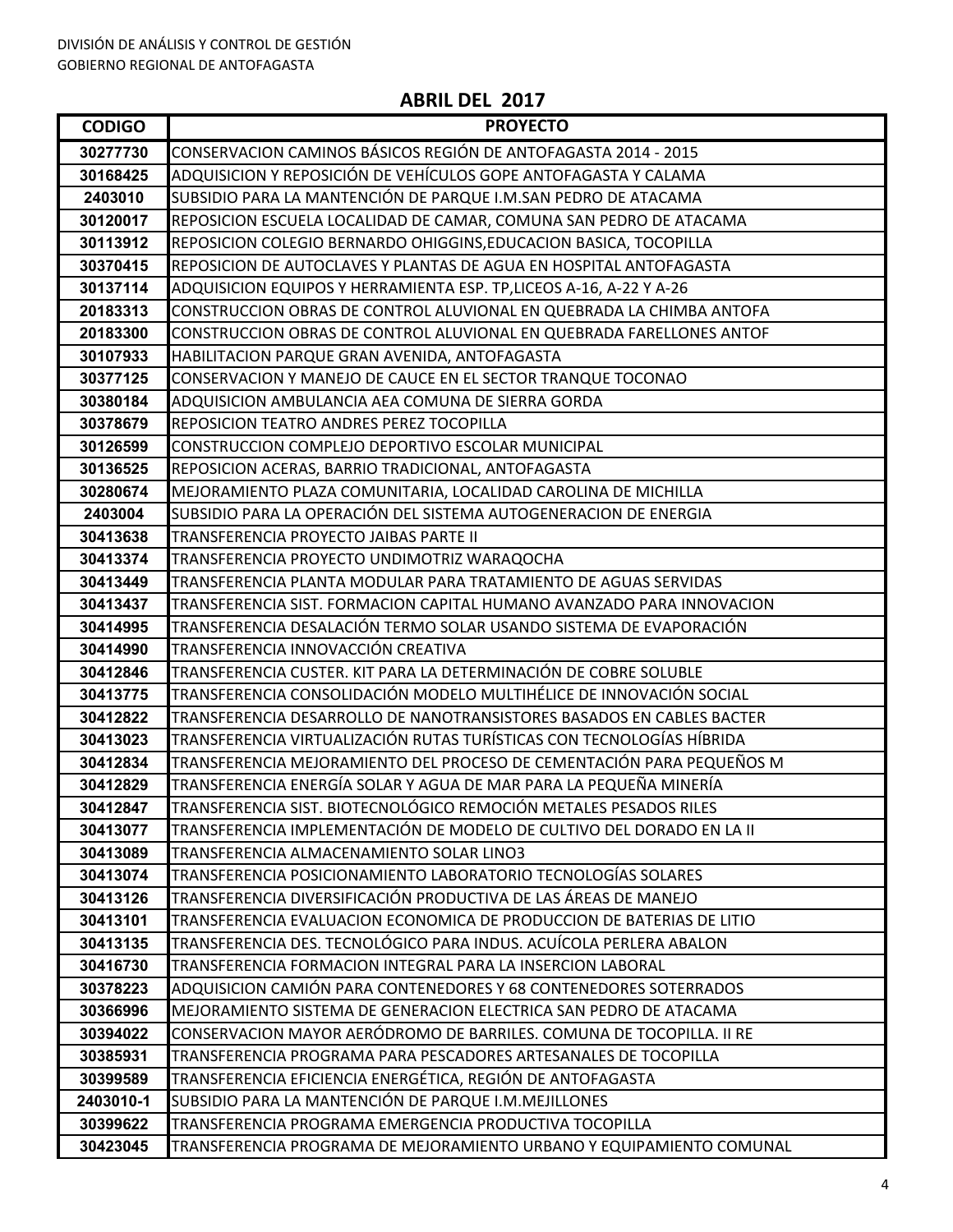| <b>CODIGO</b> | <b>PROYECTO</b>                                                              |
|---------------|------------------------------------------------------------------------------|
| 30379873      | ADQUISICION DOS MINIBUSES DESTINADO AL TRANSPORTE DE PERSONAS EN S           |
| 30299573      | MEJORAMIENTO PARQUE TEMÁTICO LOCALIDAD DE BAQUEDANO                          |
| 30353279      | MEJORAMIENTO PASEO IGNACIO CARRERA PINTO DE MARIA ELENA                      |
| 30108039      | MEJORAMIENTO SISTEMA DE AGUA POTABLE LOCALIDAD DE TALABRE                    |
| 3301010-1     | APLICACIÓN LETRA A) ART. 4° TRANSITORIO LEY N° 20.378 (TAXIS)                |
| 30418631      | Transferencia Convocatoria De Iniciativas Innovación Agroalimentario         |
| 30417023      | Transferencia Diseño De Programa De Magíster En Temas De Cti                 |
| 30401577      | Transferencia Programa Regional De Apoyo Al Emprendimiento Dinámico          |
| 30401824      | Transferencia Programa Apoyo Entorno De Innovación y Emprendimiento          |
| 30401832      | Transferencia Programa De Transferencia a Proyectos Para El Entorno          |
| 30401823      | Transferencia Innovación y Emprendimiento ¿Made In Antofagasta¿              |
| 30401724      | Transferencia Programa De Innovación para fortalecer el Entorno.             |
| 30390924      | CONSTRUCCION OBRAS DE CONTROL ALUVIONAL QUEB. URIBE, ANTOFAGASTA             |
| 30360227      | MEJORAMIENTO DE LAS DEPENDENCIAS DE LA ASOCIACIÓN DE MUNICIPALIDADES         |
| 30428972      | TRANSFERENCIA JUNTA NACIONAL DE BOMBEROS (EQUIPOS Y EQUIPAMIENTO)            |
| 30127208      | CONSTRUCCION MEMORIAL TOPATER CALAMA                                         |
| 30249472      | ADQUISICION DE BUSES ILUSTRE MUNICIPALIDAD DE CALAMA                         |
| 30398230      | ADQUISICION SISTEMA MODULAR JUZGADO POLICIA COMUNA DE SIERRA GORDA           |
| 30380575      | ADQUISICION REPOSICION BUS MUNICIPAL ORGANIZACIONES COMUNITARIAS             |
| 30398274      | AMPLIACION SISTEMA AGUA POTABLE RURAL AYLLU DE CUCUTER                       |
| 30345674      | REPOSICION CON RELOCALIZACIÓN DEL RETÉN ALEMANIA (MC)                        |
| 30398282      | TRANSFERENCIA PROGRAMA DE FOMENTO PARA PESCADORES ARTESANALES                |
| 30124596      | CONSTRUCCION PARQUE COMUNITARIO RENE SCHNEIDER                               |
| 30426773      | ADQUISICION VEHICULO Y EQUIPAMIENTO VIGILANCIA R. MARINA RINCONADA           |
| 30344426      | RESTAURACION MUSEO MUNICIPAL DE MEJILLONES                                   |
| 30133005      | NORMALIZACION URBANIZACION NUEVOS LOTEOS TOCONAO                             |
| 30133006      | CONSTRUCCION ADUCCION SOLAR LOCALIDAD DE SOCAIRE                             |
| 30420635      | CONSTRUCCION CUBIERTAS LIVIANAS EN MULTICANCHAS, CALAMA                      |
| 30387622      | ADQUISICION DE EQUIPAMIENTO DE ARCHIVO                                       |
| 30361423      | ADOUISICION CAMARAS DE SEGURIDAD SERVICIO MEDICO LEGAL II REGION             |
| 30402079      | MEJORAMIENTO DE SERVICIO DE CARDIOLOGIA EN HOSPITAL DE ANTOFAGASTA           |
| 30429024      | ADQUISICION DE VEHICULOS POLICIALES PDI II REGION POLICIAL DE ANTOF          |
| 30423338      | ADQUISICION TECNOLOGÍAS INFORMÁTICAS PDI CALAMA                              |
| 30444080      | CONSERVACION CAMINO BÁSICO, RUTA 23-CH, SECTOR SOCAIRE - PASO SICO           |
| 30085180      | REPOSICION CENTRO DE LA MUJER MANANTIAL DE TOCOPILLA                         |
| 30414872      | ADQUISICION EQUIPOS Y EQUIPAMIENTO CONSULTORIO BAUTISTA, AFTA                |
| 30443628      | MEJORAMIENTO CANCHA DE FUTBOL DE PAPOSO                                      |
| 30447122      | ADQUISICION SEGUNDA ETAPA ADQUISICIÓN CARROS BOMBA COMUNA CALAMA             |
| 30168774      | REPOSICION CUARTEL 1° COMPAÑÍA DE BOMBEROS - MEJILLONES                      |
| 30455581      | ADQUISICION CARRO BOMBA 1RA COMPAÑÍA DE BOMBEROS MEJILLONES                  |
|               |                                                                              |
| 30366991      | CONSTRUCCION OBRAS DE MACROURBANIZACION SECTOR LA CHIMBA ANTOFAGAST (DISEÑO) |
| 30457676      | AMPLIACION RED DE AGUA POTABLE LA CHIMBA ALTA, ANTOFAGASTA (DISEÑO)          |
| 30101278      | REPOSICION CUARTEL DE BOMBEROS POBLACIÓN ALEMANIA, CALAMA                    |
| 30457729      | CONSERVACION CAMINO BÁSICO, SECTOR AYQUINA - CUPO                            |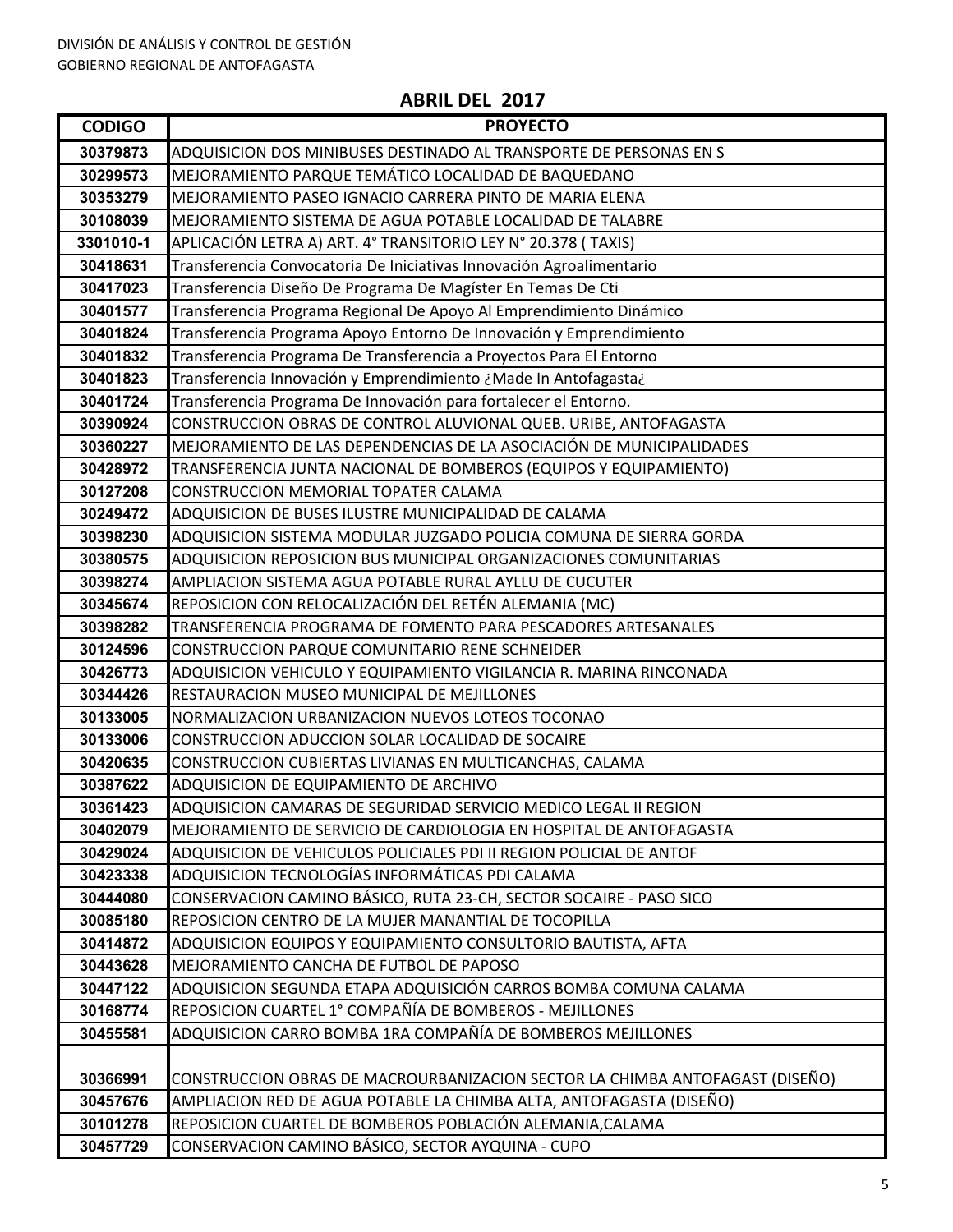| <b>CODIGO</b>        | <b>PROYECTO</b>                                                                       |
|----------------------|---------------------------------------------------------------------------------------|
| 30126909             | ADQUISICION EQUIPOS UNIDAD ANATOMÍA PATOLÓGICA HRA                                    |
| 30448772             | DIAGNOSTICO PLAN MARCO DE DESARROLLO TERRITORIAL COSTA NORTE                          |
| 30219474             | CONSTRUCCION PLAZAS DIVERSOS SECTORES MEJILLONES                                      |
| 30420683             | CONSTRUCCION PARQUES VECINALES CALAMA                                                 |
| 30463222             | CONSERVACION COSAM RENDIC ANTOFAGASTA                                                 |
| 30462238             | INVESTIGACION ESTUDIO POLIMETALES Y PERFIL EPIDEM. EN HABIT. ANTOF.                   |
| 30250022             | CONSERVACION EDIFICIO EX RESGUARDO MARITIMO IND - ANTOFAGASTA                         |
| 30459748             | ADQUISICION Y ORTORRECTIFICACION IMAGENES SATELITALES BORDE COSTERO                   |
| 30334022             | ADQUISICION Y REPOSICION EQUIPOS Y EQUIPTO EN HOSPITAL DE TALTAL                      |
| 30455585             | ADQUISICION CAMIÓN MULTIPROPÓSITO PARA LA COMUNA DE TALTAL                            |
| 30463593             | ADQUISICION EXCAVADORA PARA LA COMUNA DE TALTAL                                       |
| 30465409             | ADQUISICION DE INSTALACIONES MODULARES PARA PSIQUIATRÍA HRA                           |
| 30401895             | CONSTRUCCION DIALISIS MODULAR HOSPITAL DE MEJILLONES                                  |
| 30463928             | ADQUISICION DE BICICLETEROS Y BASUREROS PARA DISTINTOS SECTORES DE                    |
| 30467399             | CONSERVACION CAMINO BÁSICO, SECTOR PAPOSO - CALETA EL COBRE                           |
| 30367047             | AMPLIACION Y RELOCALIZACION PARVULO ESCUELA E-26 SAN PEDRO DE AT                      |
| 30463884             | ADQUISICION MAQUINARIAS PARA ASEO Y ORNATO DIVERSAS PLAZAS Y CALLES                   |
| 30470588             | CONSERVACION HOSPITAL MARCOS MACUADA DE TOCOPILLA                                     |
| 30251023             | REPOSICION CENTRO DE LA MUJER DE ANTOFAGASTA                                          |
| 30467587             | EQUIPAMIENTO CUARTEL DE BOMBEROS ARTURO PEREZ CANTO                                   |
| 30127527             | MEJORAMIENTO AMPLIACIÓN SISTEMA DE AGUA POTABLE RURAL DE LASANA                       |
| 30408629             | ADQUISICION CARRO DE ARRASTRE PROGRAMA DE PREVENCIÓN Y ATENCIÓN VCM                   |
| 30402424             | CAPACITACION Y ATENCIÓN VIOLENCIA CONTRA LA MUJER REGIÓN ANTOFAGASTA                  |
| 30375022             | CONSTRUCCION CECOSF COVIEFI ANTOFAGASTA                                               |
| 30374976             | CONSTRUCCION SERVICIO DE URGENCIA DE ALTA RESOLUCION COVIEFI                          |
| 30076880             | NORMALIZACION HOSPITAL 21 DE MAYO DE TALTAL                                           |
| 30470740             | TRANSFERENCIA PROMOCIÓN DE INVERSIONES Y DESARROLLO DE PROVEEDORES                    |
| 30459835             | ADQUISICION CAMIÓN RECOLECTOR PARA LOS PUEBLOS ALTO EL LOA                            |
| 30116086             | REPOSICION POSTA TOCONAO, COMUNA SAN PEDRO DE ATACAMA                                 |
| 30474688             | CICITEM, CENTRO DE INVESTIGACION CIENTIFICO - TECNOLOGICO PARA LA MINERIA             |
| 30414877             | ADQUISICION - REPOSICION EQUIPOS-EQUIPAMIENTO CENTRO ODONTOLOG UA                     |
| 30442725             | REPOSICION VEHÍCULOS Y ADQ. EQUIPOS-EQUIPAM INTELEG AFTA- CALAMA                      |
| 30459077             | ADQUISICION CAMIONES SISTEMA DE RECOLECCION RSD, COMUNA TOCOPILLA                     |
| 30464293             | ADQUISICION VEHÍCULOS DE TRASLADO PARA PACIENTES TELETON CALAMA                       |
| 30474500             | ADQUISICION POSTES SOLARES POBLACION SAN LORENZO                                      |
| 30076886             | NORMALIZACION DEL HOSPITAL DE MEJILLONES                                              |
| 30108048             | REPOSICION POSTA RURAL PEINE COMUNA DE SAN PEDRO DE ATACAMA                           |
| 30126713             | MEJORAMIENTO SERVICIO DE PSIQUIATRÍA HOSPITAL REGIONAL ANTOFAGASTA                    |
|                      |                                                                                       |
| 30324023<br>30402476 | HABILITACION HOSPITAL REGIONAL PARA HOSPITAL CLINICO UNIV. DE ANTOF.(PREFACTIBILIDAD) |
|                      | CONSTRUCCION DISPOSITIVO DE SALUD SAN PEDRO DE ATACAMA (PREFACTIBILIDAD)              |
| 30452924             | CONSTRUCCION CENTRO DE SALUD, REHABILITACIÓN DROGAS CALAMA                            |
| 30457688             | CONSTRUCCION UNIDAD DE APOYO DIAGNOSTICO MEDICINA NUCLEAR EN COA                      |
| 30465791             | NORMALIZACION BRAQUITERAPIA EN CENTRO ONCOLOGICO(COA) DE ANTOFAGASTA                  |
| 30474248             | CONSERVACION DE ACERAS EN ANTOFAGASTA                                                 |